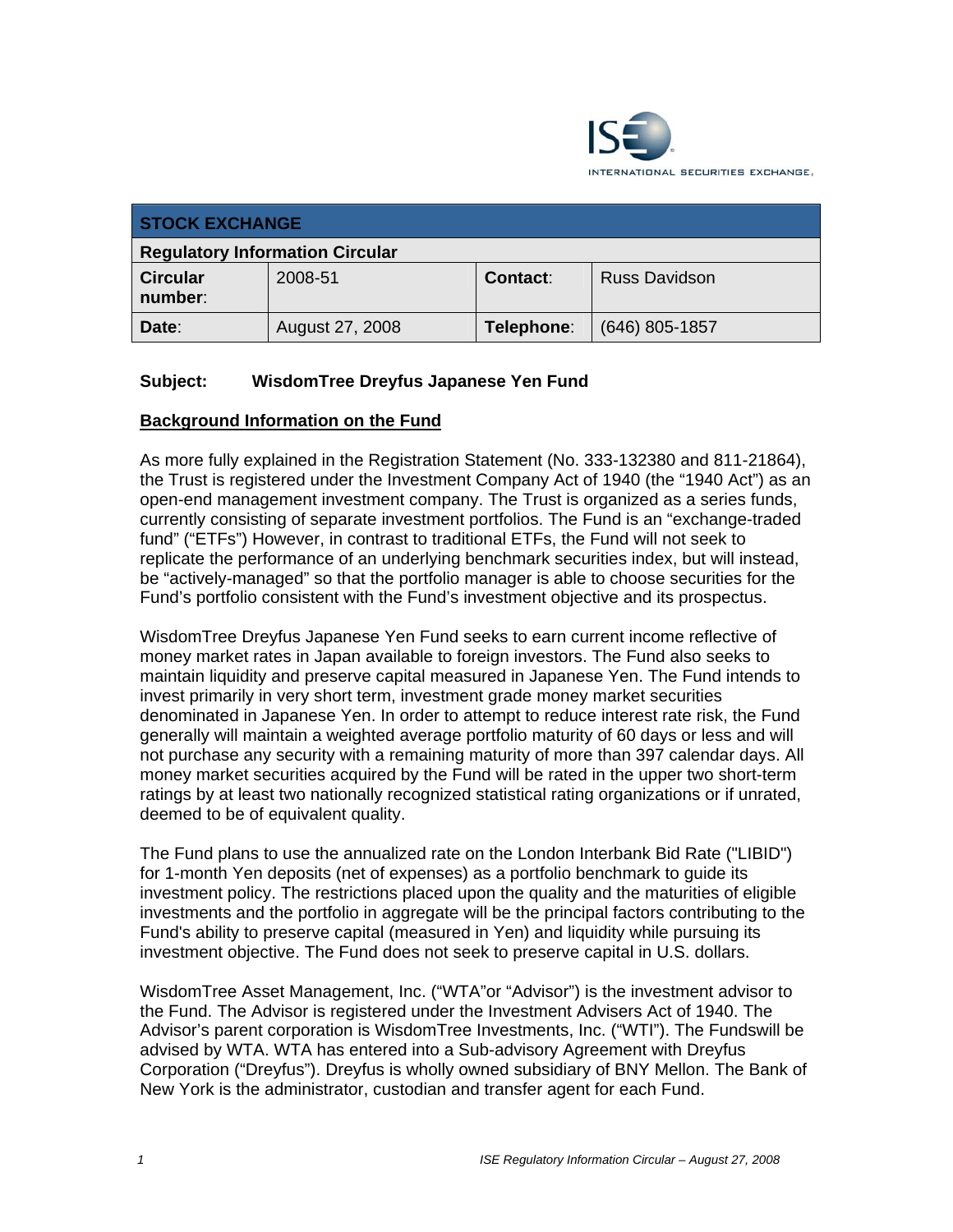As described more fully in the Trust's Prospectus and Statement of Additional Information ("SAI"), the Fund issues and redeems Shares at their net asset value ("NAV") only in large blocks of 200,000 Shares (each block of 200,000 Shares called a "Creation Unit"), in exchange for a basket of money market securities and/or cash. Each International Currency Income Fund also may issue and redeem Creation Units in exchange for a designated basket of non-U.S. currency and an amount of U.S. cash. Shares of the Fund will trade at market prices that may differ from the NAV. Shares of the Fund are redeemable only in Creation Units in exchange for cash. Except when aggregated in Creation Units, the Shares may not be redeemed with the Trust.

The Trusts registration statement describes the various fees and expenses for the Fund's Shares. For a more complete description of the Fund and the underlying index, visit www.wisdomtree.com.

## **Disclosure of Portfolio Holdings**

Unlike traditional ETFs that are not required to provide daily portfolio disclosure, the Funds will prior to the opening each business day, make publicly available on their website, www.wisdomtree.com, a file of all the portfolio securities and other assets held by each Fund and the quantities thereof, as of the close of business on the prior business day, reflecting all securities bought and sold on such prior business day. This information will be available to investors and market participants accessing the Funds' website and will form the basis for each Funds calculation of NAV as of the close of regular trading on the Exchange's Core Trading Session (normally 4:00 p.m. Eastern Time).

## **Portfolio Indicative Value**

The NYSE Arca will disseminate, at least every 15 seconds, through the facilities of the Consolidated Tape Association, an estimated value for the Fund's on a per-Share basis (the "Portfolio Indicative Value"). The Portfolio Indicative Value is designed to provide investors with a reference value which can be used in connection with other related market information.

The NYSE Arca does not guarantee the accuracy or completeness of the Portfolio Indicative Value. The Portfolio Indicative Value is determined by dividing the "Estimated Fund Value" as of the time of the calculation by the total Shares outstanding. "Estimated Fund Value" is the sum of the estimated amount of cash held in the Fund's portfolio, the estimated value of the securities held in the Fund's portfolio and the estimated amount of accrued interest, minus the estimated amount of liabilities.

The Portfolio Indicative Value on a per-Share basis disseminated should not be viewed as a real time update of the NAV, which is calculated only once a day.

#### **Other Information about the Fund**

The Fund intends to pay out dividends, if any, quarterly.

The Depository Trust Company ("DTC") will serve as securities depository for the Shares, which may be held only in book-entry form; stock certificates will not be issued. DTC, or its nominee, is the record or registered owner of all outstanding Shares.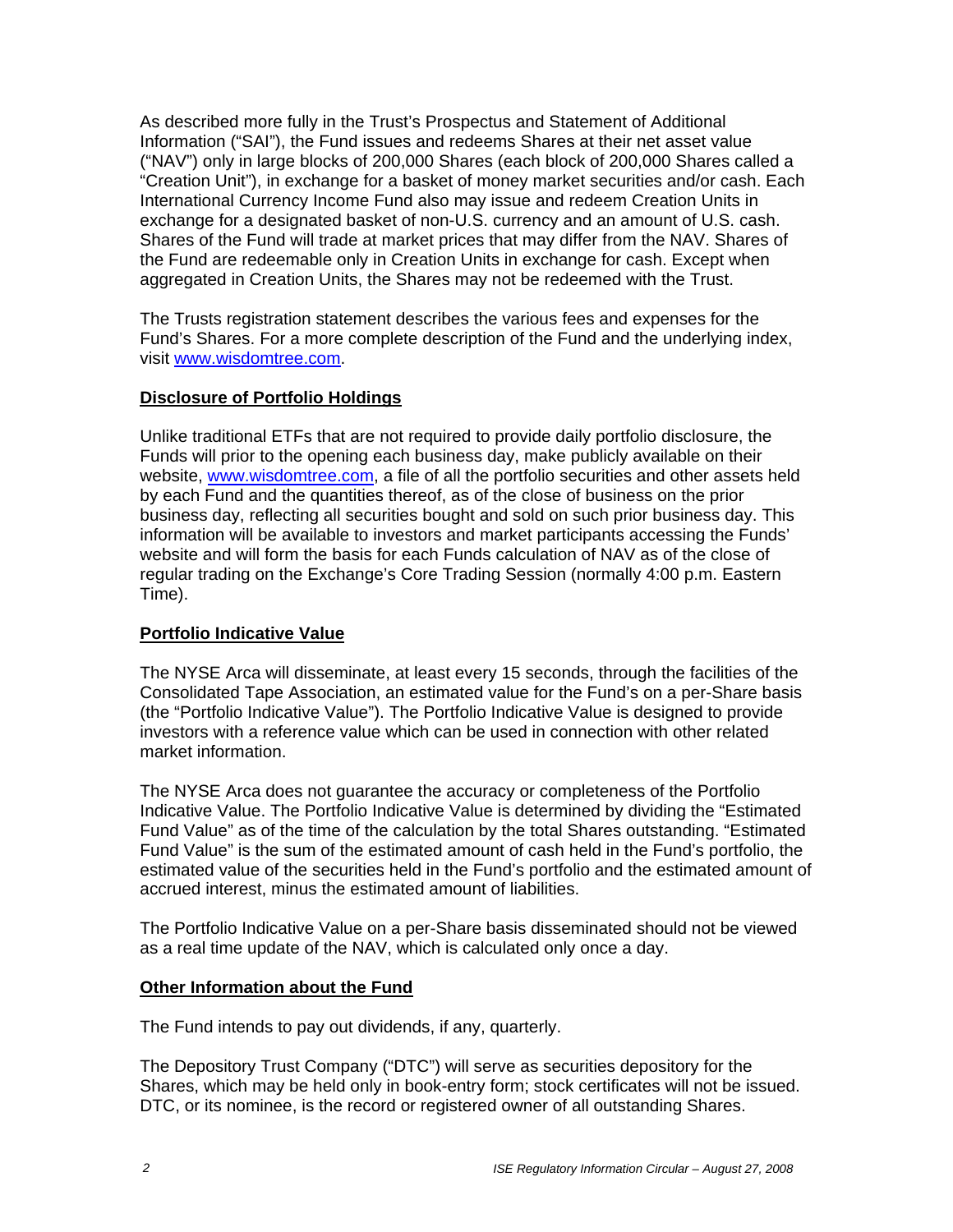The NAV of each Fund's shares is calculated once daily each day the New York Stock Exchange ("NYSE") is open for business (a "Business Day") as of the close of regular trading on the NYSE, generally 4:00 p.m. Eastern time. NAV per share is calculated by dividing a Fund's net assets by the number of Fund shares outstanding. In calculating a Fund's NAV, Fund investments generally are valued using market valuations. Short-term debt securities with remaining maturities of 60 days or less generally are valued on the basis of amortized cost. U.S. fixed income assets may be valued as of the announced closing time for such securities on any day that the Securities Industry and Financial Markets Association announce an early closing time.

## **Purchases and Redemptions in Creation Unit Size**

Equity Electronic Access Members ("Equity EAMs") are hereby informed that procedures for purchases and redemptions of Shares in Creation Units are described in the Trust's Prospectus and SAI and that Shares are not individually redeemable but are redeemable only in Creation Unit aggregations or multiples thereof. The Trust's Prospectus and SAI describe additional procedures and requirements that apply to the creation and redemption of Shares.

## **Principal Risks**

Interested persons are referred to the Trust's Prospectus for a completed description of risks associated with an investment in the Shares. As noted in the Prospectus, the Shares may trade at market prices that may differ from their NAV. The NAV of the Shares will fluctuate with changes in the market value of the Fund's holdings. The market prices of the Shares will fluctuate in accordance with changes in NAV as well as the supply and demand for the Shares.

## **Exchange Rules Applicable to Trading in the Shares**

The Shares are considered equity securities, thus rendering trading in the Shares subject to the Exchange's existing rules governing the trading of equity securities.

## **Trading Hours**

The Shares will trade on ISE between 9:00 a.m. and 4:00 p.m. ET.

Equity EAMs trading the Shares during the Pre-Market Session are exposed to the risk of the lack of the calculation or dissemination of underlying index value or intraday indicative value ("IIV"). For certain derivative securities products, an updated underlying index value or IIV may not be calculated or publicly disseminated in the Pre-Market hours. Since the underlying index value and IIV are not calculated or widely disseminated during Pre-Market hours, an investor who is unable to calculate implied values for certain derivative securities products during Pre-Market hours may be at a disadvantage to market professionals.

## **Trading Halts**

ISE will halt trading in the Shares of a Trust in accordance with ISE Rule 2101(a)(2)(iii). The grounds for a halt under this Rule include a halt by the primary market because it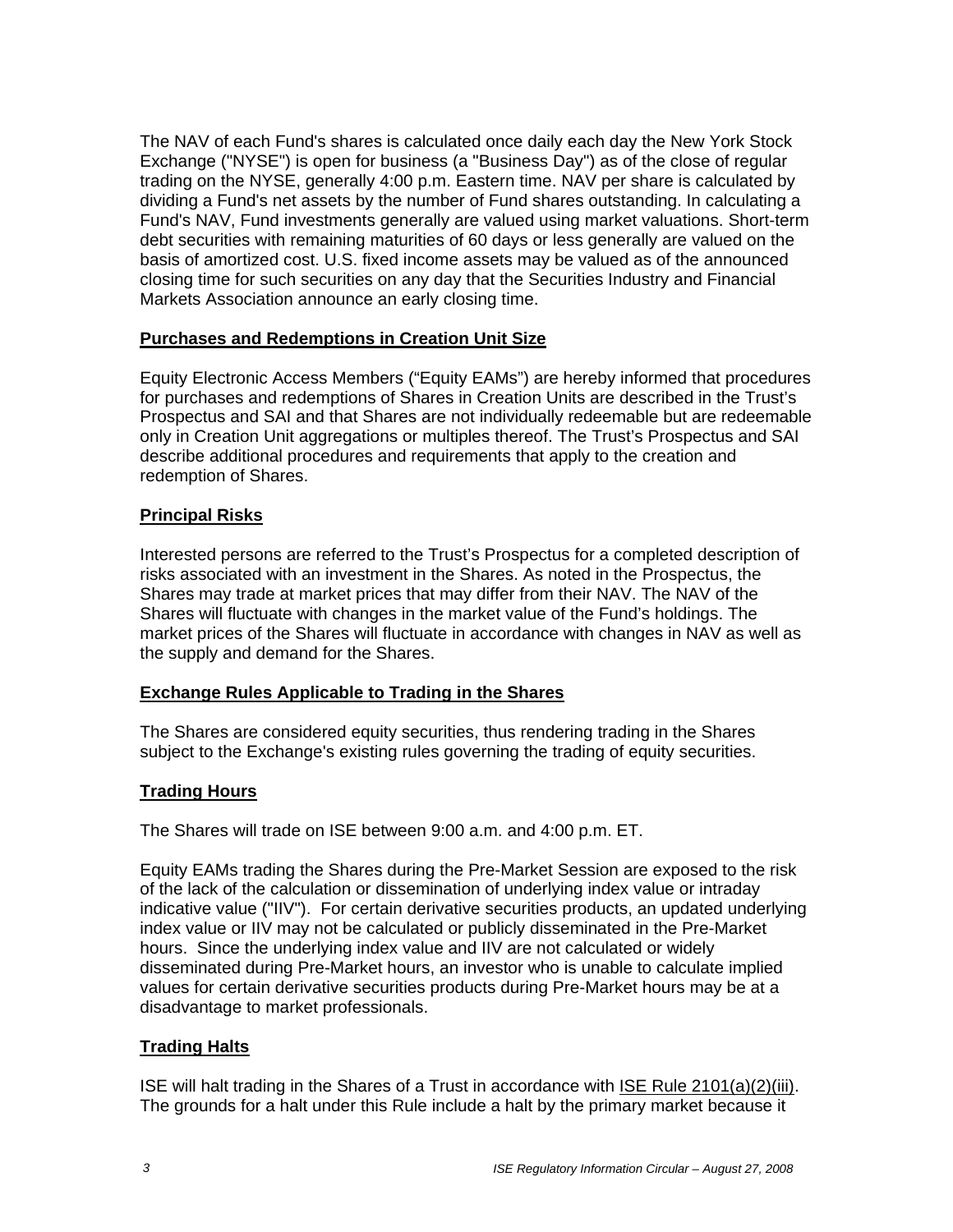stops trading the Shares and/or a halt because dissemination of the IIV or applicable currency spot price has ceased, or a halt for other regulatory reasons. In addition, ISE will stop trading the Shares of a Trust if the primary market de-lists the Shares.

## **Delivery of a Prospectus**

Pursuant to federal securities laws, investors purchasing Shares must receive a prospectus prior to or concurrently with the confirmation of a transaction. Investors purchasing Shares directly from the Fund (by delivery of the Deposit Amount) must also receive a prospectus.

Prospectuses may be obtained through the Distributor or on the Fund's website at www.wisdomtree.com. The Prospectus does not contain all of the information set forth in the registration statement (including the exhibits to the registration statement), parts of which have been omitted in accordance with the rules and regulations of the SEC. For further information about the Fund, please refer to the Trust's registration statement.

## **Exemptive, Interpretive and No-Action Relief Under Federal Securities Regulations**

The Commission has issued a letter dated May 9, 2008 (the "No-Action Letter") granting exemptive or no-action relief from certain rules under the Securities Exchange Act of 1934 for the Shares.

## **Regulation M Exemptions**

Under the No-Action Letter, the Fund is exempted from Rule 101 pursuant to paragraph (c)(4) of Rule 101, permitting persons who may be deemed to be participating in a distribution of the Shares to bid for or purchase Shares during their participation in such distribution. The Fund is exempted under Rule 102(d)(4), permitting a Fund to redeem Shares during the continuous offering of Shares.

## **Rule 10b-17 (Untimely Announcement of Record Dates)**

The SEC has granted an exemption from the requirements of Rule 10b-17 that will cover transactions in the Shares.

## **Section 11(d)(1); Rule 11d1-2 (Customer Margin)**

The SEC has taken a no-action position under Section 11(d)(1) that will permit brokerdealers that do not create Shares but engage in both proprietary and customer transactions in such Shares exclusively in the secondary market to extend or maintain or arrange for the extension or maintenance of credit on the Shares, in connection with such secondary market transactions. For broker-dealers that engage in the creation of Shares, the SEC has also taken a no-action position under Rule 11d1-2 that will cover the extension or maintenance or the arrangement for the extension or maintenance of credit on the Shares that have been owned by the persons to whom credit is provided for more than 30 days.

## **Rule 15c1-5 and 15c1-6 (Disclosure of Control and Interest in Distributions)**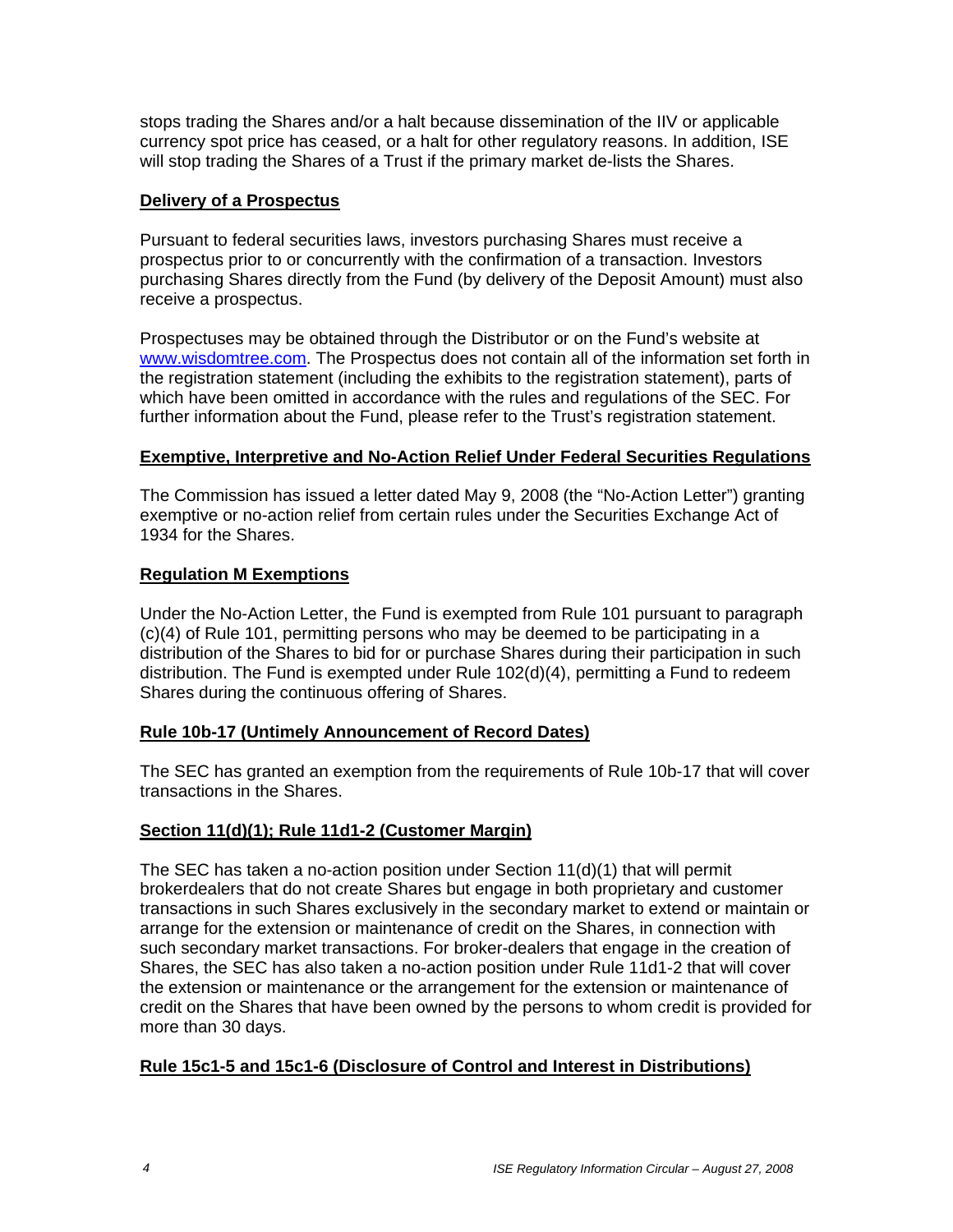The SEC has taken a no-action position under Rule 15c1-5 that will permit a brokerdealer to execute transactions in Shares without disclosing any control relationship with an issuer of a component security. In addition, the SEC has taken a no-action position under Rule 15c1-6 that will permit a broker dealer to execute transactions in the Shares without disclosing its participation or interest in a primary or secondary distribution of a component security.

Equity EAMs are referred to the full text of the No-Action Letter for additional information.

**This Regulatory Information Bulletin is not a statutory Prospectus. Equity EAMs should consult the Trust's Registration Statement, SAI, Prospectus and the Fund's website for relevant information.**